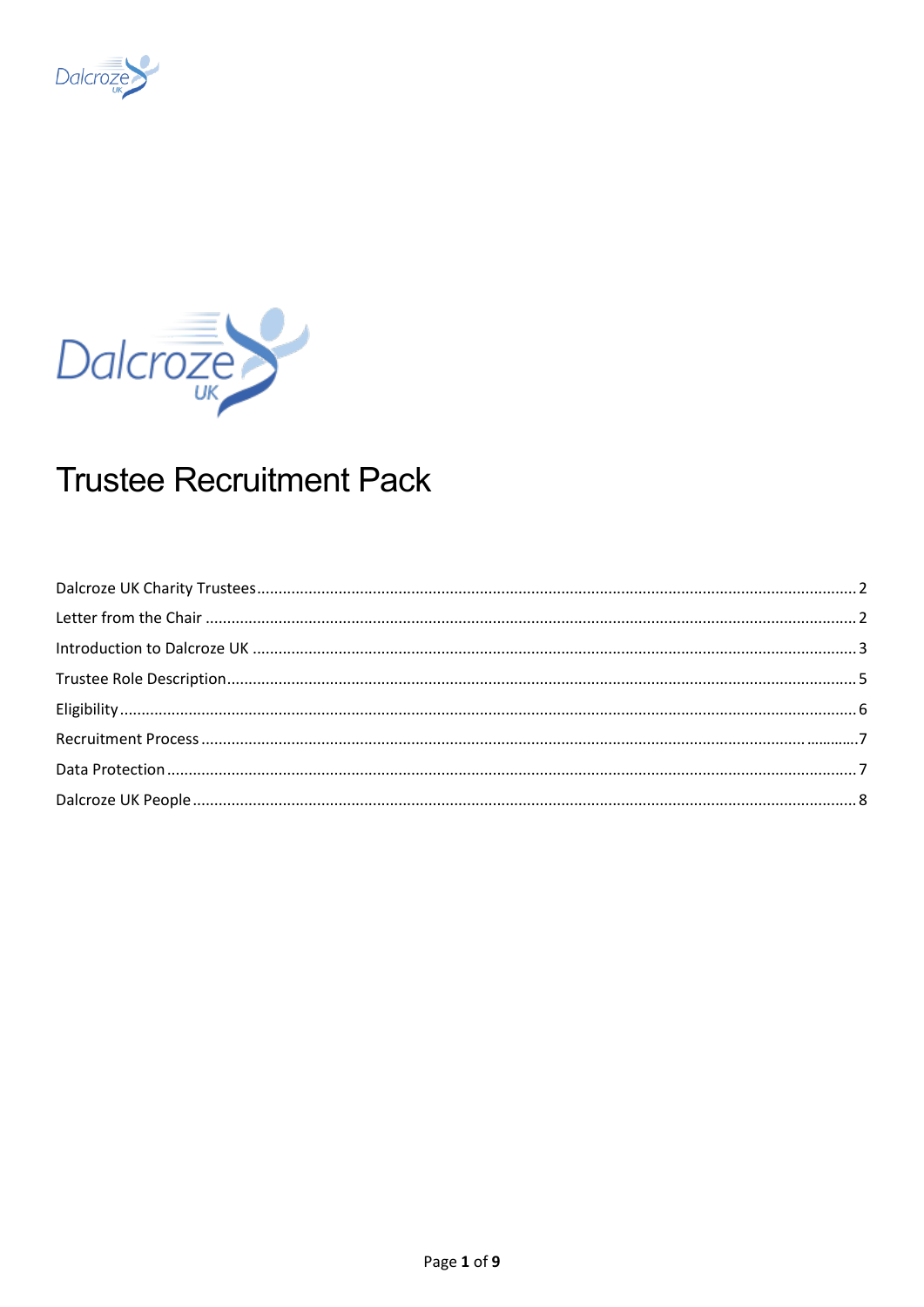

# <span id="page-1-0"></span>Dalcroze UK Charity Trustees

Every day, we are thrilled to be part of a world which uses the power of music to bring joy. We understand the importance of music education and we look for as many ways as possible to bring creative practices to enrich physical and mental wellbeing. If you would like to join us, then please read on.

We hope to hear from individuals with the skills, experience, and energy to help drive Dalcroze UK forwards. This recruitment pack includes information on the roles, and the recruitment process. If you would like to be part of the journey of one of the UK's oldest music charities, supporting the musical discovery and development of many, then we would love to hear from you.

### <span id="page-1-1"></span>Letter from the Chair



Dalcroze UK is at a time of change. A programme to grow and develop new activities has been taking place over the past few years and it's an exciting time for the society. We are one of the longest standing music education movements, with a long tradition of high-quality training and dedicated practitioners, going back to the early twentieth-century.

The duties of Trustees are laid out in charity law, and diligence and skill are required as well as a commitment to music education. We ask prospective Trustees to be prepared to commit to a three-year term, with a possible extension for a further three years, and perhaps to take an overall lead on specific subjects or projects the organisation embarks on. As existing Trustees retire, we are hoping to appoint a Trustee willing to become the Treasurer.

Government information on Trustee roles and responsibilities can be found here <https://www.gov.uk/guidance/charity-trustee-whats-involved>

Current Trustees come from all parts of the country, and we would welcome new members wherever they are based. Our Trustees have a broad range of skills and experience, and we are looking forward to welcoming individuals from a range of backgrounds who can complement our existing team and bring new knowledge and skills.

The Trustees wish to be representative of the communities we work on behalf of and aim to be both more diverse and inclusive.

This pack gives you more information about us as an organisation and what is involved in being a Trustee. If you have any questions you would like answered before making an application, please feel free to contact me to arrange a conversation.

#### **Kathryn Templeman**

**Chair of Trustees, Dalcroze UK**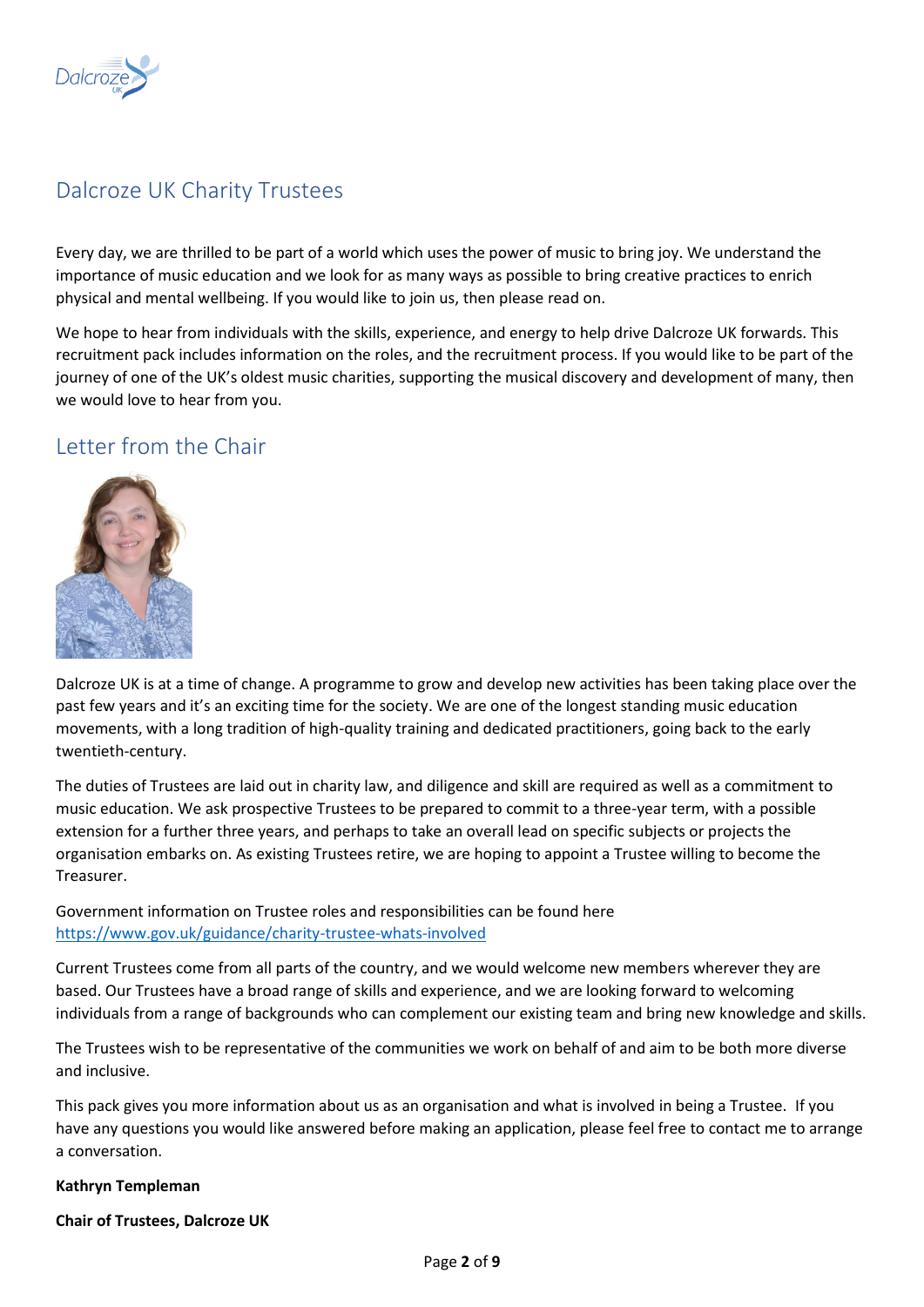

# <span id="page-2-0"></span>Introduction to Dalcroze UK

Dalcroze UK exists to enable **anyone and everyone** to engage in musical learning, creativity, and expression, by promoting and delivering training in the Dalcroze Eurhythmics method. We are one of the UK's oldest music charities. Founded in 1915, we have **over 100 years' experience** in bringing out the full talent of professional musicians and dancers, giving music and dance teachers the tools to engage hard to reach groups, and supporting children with their physical, emotional and social development.

Dalcroze UK has **over 100 members across the UK and abroad** – practitioners, many of whom working at the highest levels, who are committed to developing and applying their Dalcroze practice.

Using the teaching and training methods developed by Emile Jaques-Dalcroze in the early 1900's, today we **bring the Dalcroze Eurhythmics method to life** in the UK and internationally through classes and courses, training, research and publications.

# What is Dalcroze Eurhythmics?

In Dalcroze Eurhythmics, **music is experienced through movement** – the teaching and learning process engages body, mind and emotion. There are three branches to the method, which together give integrated experience and understanding:

- **1. Rhythmics:** Exploring the elements of music by experiencing music-movement relationships, usually in a large space and in a group.
- **2. Ear Training:** Developing aural skills and know-how to do with pitch, intervals, scales and harmony. This is also done through movement and in a group, but emphasises the voice and singing.
- **3. Improvisation:** Working on expression and communication for performance or teaching purposes. Improvisation in Dalcroze may be vocal, instrumental, or in movement.



*"People engaging in Dalcroze - from all walks of life - find it not only fun and life-giving, but also a profoundly transformative experience. It touches all parts of the person - mind, body and spirit and is more than just a 'music and movement' education or CPD, it's a way of flourishing and being well. Many participants testify to this, from children in musicianship classes, to world-class musicians, dancers and educators." – John Habron, Head of Music, Health & Wellbeing, Royal Northern College of Music*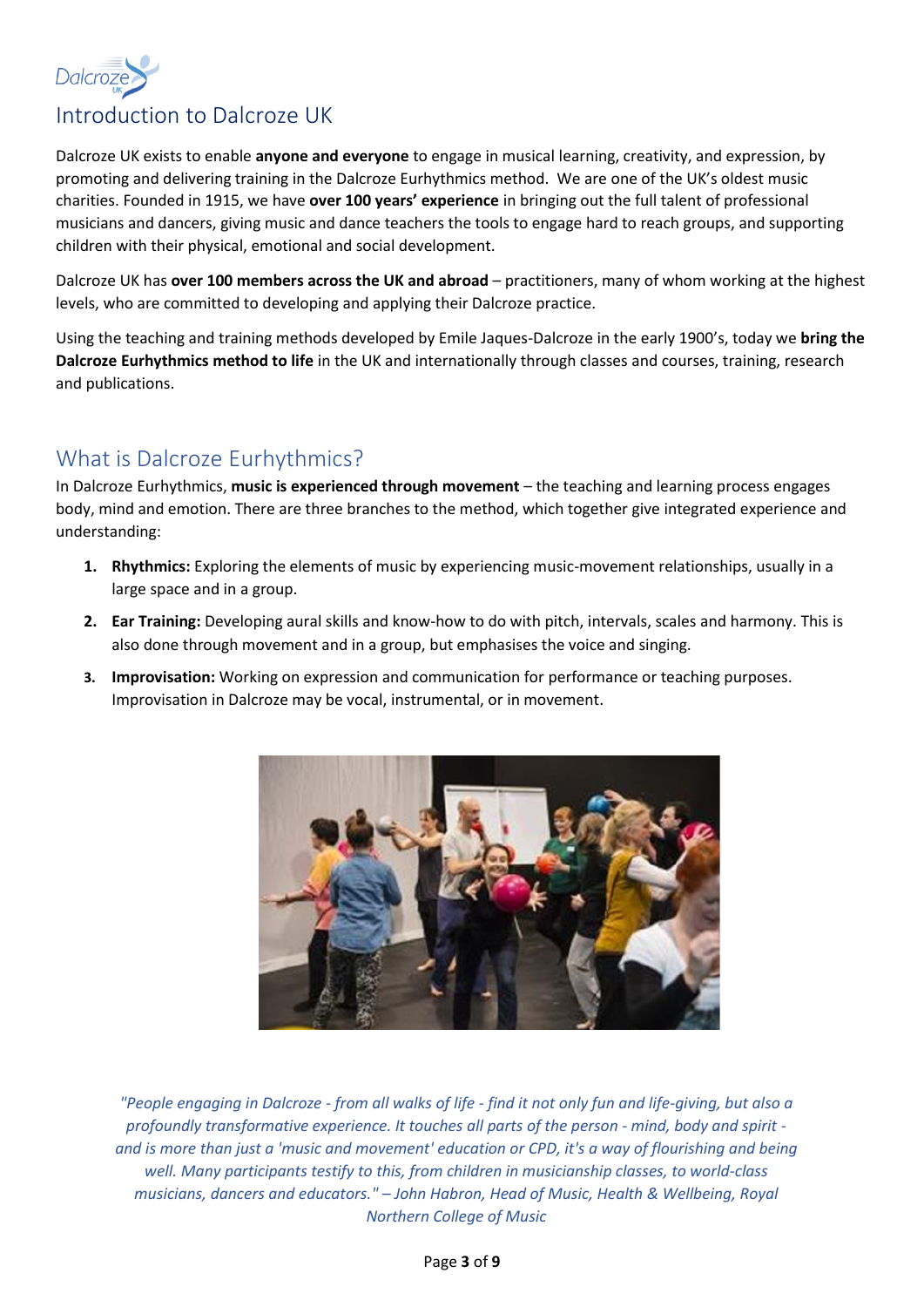

# What makes Dalcroze special?

Because Dalcroze Eurhythmics is founded on the relationships between music and movement, all participants need is a body - no instruments, tools or even a shared language - which **completely democratises the experience of music making.**

This dynamic and inclusive way of teaching truly means that **anyone, anywhere, can take part**, learn and grow through their experience of music. There are no barriers for anyone to engage in the process which is why Dalcroze Eurhythmics is so effective in supporting the elderly, children with special educational needs and disabilities, and foreign language speakers.

Dalcroze Eurhythmics is one of the original and most established methods for teaching music, inspiring music teaching as we know and experience it today, as well as influencing other methodologies worldwide.

# Why is Dalcroze Eurhythmics needed?

**Lack of professional development opportunities:** The government have cut teacher training places in arts education by 35% since the 2010 Election. Of the UK's eight arts conservatoires only three have postgraduate, or professional development courses for community education leaders.

**Lack of programmes supporting improvisation, creativity and ownership:** There is continued evidence, supporting the original Musical Futures findings, that instrumental programmes still struggle to offer skills in improvisation, creativity and artistic ownership by participants. There is a widespread lack of confidence found in in-school music teachers and visiting peripatetic teachers about supporting young people with diverse musical interests to the highest levels.

**Not enough high-quality places:** There is a strong demand for private informal music and dance training if it is judged by parents and their networks to be of high quality. In the preschool and primary years' informal sector (operating outside school) there is considerable demand for high quality music and dance tuition. There is a waiting list of 2+years at The Place Saturday morning classes, and up to 600 for Trinity Laban's classes.

**Helps young people:** Dalcroze is a highly inclusive and cross-curricular way of learning, useful in helping pupils access the Early Years curriculum, transition to Key Stage 1 and develop skills in subsequent Key Stages. It addresses multiple intelligences.

**Helps older people:** By 2032 over 60% of the population in the UK will be aged over 65. This is attracting interest in solutions around social care, managing associated health issues such as dementia, Parkinson's or multiple sclerosis, and considering how older people can have richer and more independent lives for longer. Dalcroze is a highly inclusive way of promoting engagement, enjoyment, and movement in the elderly. Research evidence shows that it reduces gait variability and the risk of falling in older people.

**Helps those with Special Educational Needs/Disability (SEND)**: The method successfully creates positive outcomes for people with a range of SEND, such as dyslexia, dyspraxia (developmental coordination disorder) and autism.

*Dalcroze made me fall in love with music again. I was in my mid-forties when I started training, and from the outset of the journey, I felt inspired and enlightened. My understanding of what I already knew has deepened and broadened, and I have learned many new skills. Dalcroze is now a completely integral part of how I think about music, performance and teaching. Children take to the process completely naturally: however, my most satisfying teaching moments are with adults. Watching my peers make new connections with music, others and themselves is a delightful privilege. – Monica Wilkinson, Dalcroze Practitioner*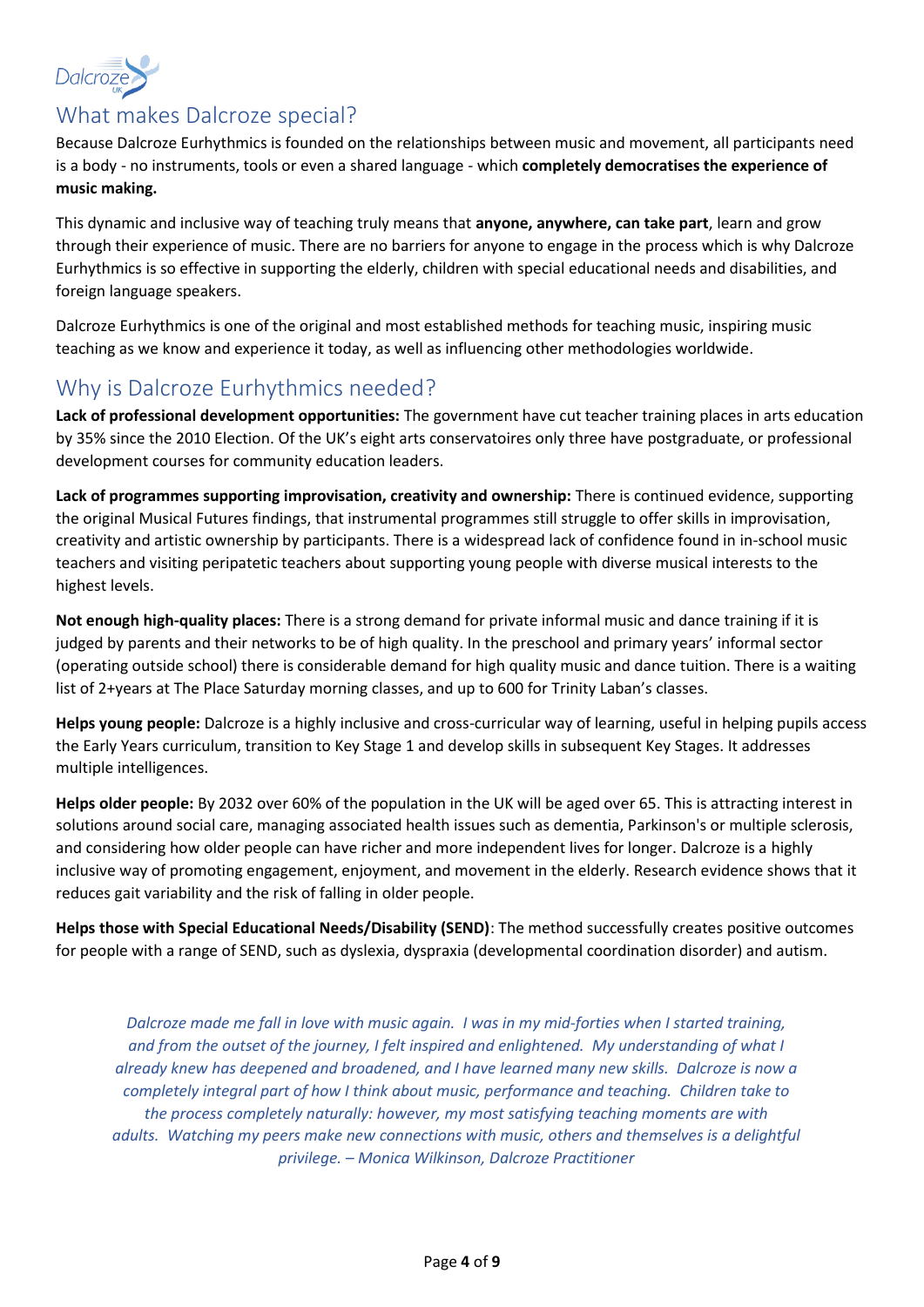

# <span id="page-4-0"></span>Trustee Role Description

The board of Trustees govern Dalcroze UK, guiding the overall strategy of the organisation. The board is accountable to the members of Dalcroze UK across the country, and they work together to promote and develop the organisation for the widest possible benefit. As a group of individuals, they bring a broad set of skills and experience, but are unified in their empathy for and belief in the Dalcroze method and the extraordinary contribution our members make to the music education world.

# Being a Dalcroze UK Trustee

#### **For you, joining Dalcroze UK's Board of Trustees will…**

- Be an exciting challenge, an opportunity to guide the future of an organisation which has been influential in music education history, not only training practitioners in the UK, but also dozens who have gone on to establish and lead programmes internationally
- The opportunity to gain experience in a governance role with a national charity
- The opportunity to work closely with some of the world's leading music education practitioners, and leaders of music organisations from across the UK

#### **For Dalcroze UK, you will bring…**

- Enthusiasm for and commitment to the charity's vision, and a drive to get things done
- Empathy with the ideals of Dalcroze, the pursuit of personal and artistic development, and the promotion of the Dalcroze method
- Willingness to work with fellow trustees to meet challenges faced by the charity and develop its governance

#### Minimum commitment

- **3 board meetings per year**, two held via Zoom and one per year in-person, usually London or Manchester
- **Approximately six hours a month**  primarily outside office hours

#### During that time, you will be expected to:

- Be available for a bespoke induction programme
- Prepare for Board Meetings by reviewing materials sent beforehand
- Attend Board Meetings (including a shorter Annual General Meeting)
- Offer additional advice via email or over the phone as per expertise, and/or take part in Board sub-groups (i.e. recruitment, marketing, fundraising)
- Get to know Members and see Dalcroze Eurhythmics in action
- Act as a spokesperson and advocate for Dalcroze UK
- Discuss and decide on policies
- Provide general support for Dalcroze UK, drawing on your specialisms and experience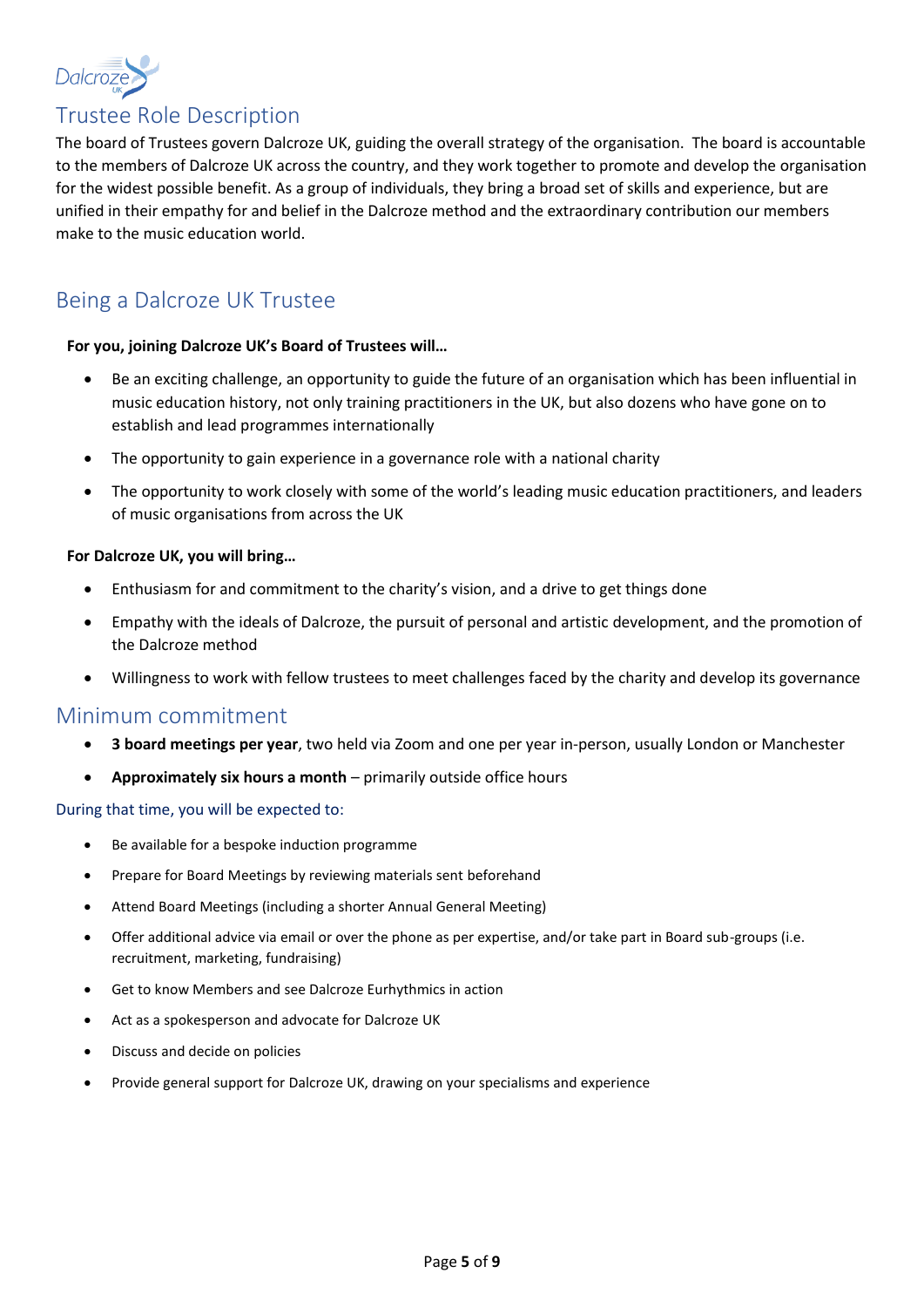

### Skills and Knowledge

We are seeking individuals with professional experience in one or more of the following areas:

- Inclusivity, Diversity and Equality
- Financial Management
- Education
- **Fundraising**
- Human Resources
- Legal

### **Qualities**

We are looking for Trustees who have some of the following qualities or a willingness to learn:

- An ability to think strategically, focusing on major issues
- Experience of leadership in either private or public sectors
- Effective communication and advocacy skills
- Financially literate

### Treasurer

The Treasurer role has specific responsibilities;

- making sure the charity keeps proper accounts
- reviewing the charity's financial performance
- drawing up or reviewing policies for finance and investment
- ensuring that the charity has robust and effective financial controls in place
- liaising with finance staff and with the charity's independent examiner or auditor
- reporting on financial matters to members

### <span id="page-5-0"></span>**Eligibility**

<span id="page-5-1"></span>The law places certain restrictions on becoming a charity trustee. For example, you cannot be under the age of 18, previously been removed from trusteeship of a charity by a Court or the Charity Commission, disqualified under the Company Director's Disqualification Act 1986, or been convicted of an offence involving deception or dishonesty (unless the conviction is spent). If you are in any doubt about your eligibility, visit the Charity Commission website at [www.charitycommission.gov.uk](http://www.charitycommission.gov.uk/). If you join us, you are required by law to certify that you are eligible to be a Trustee.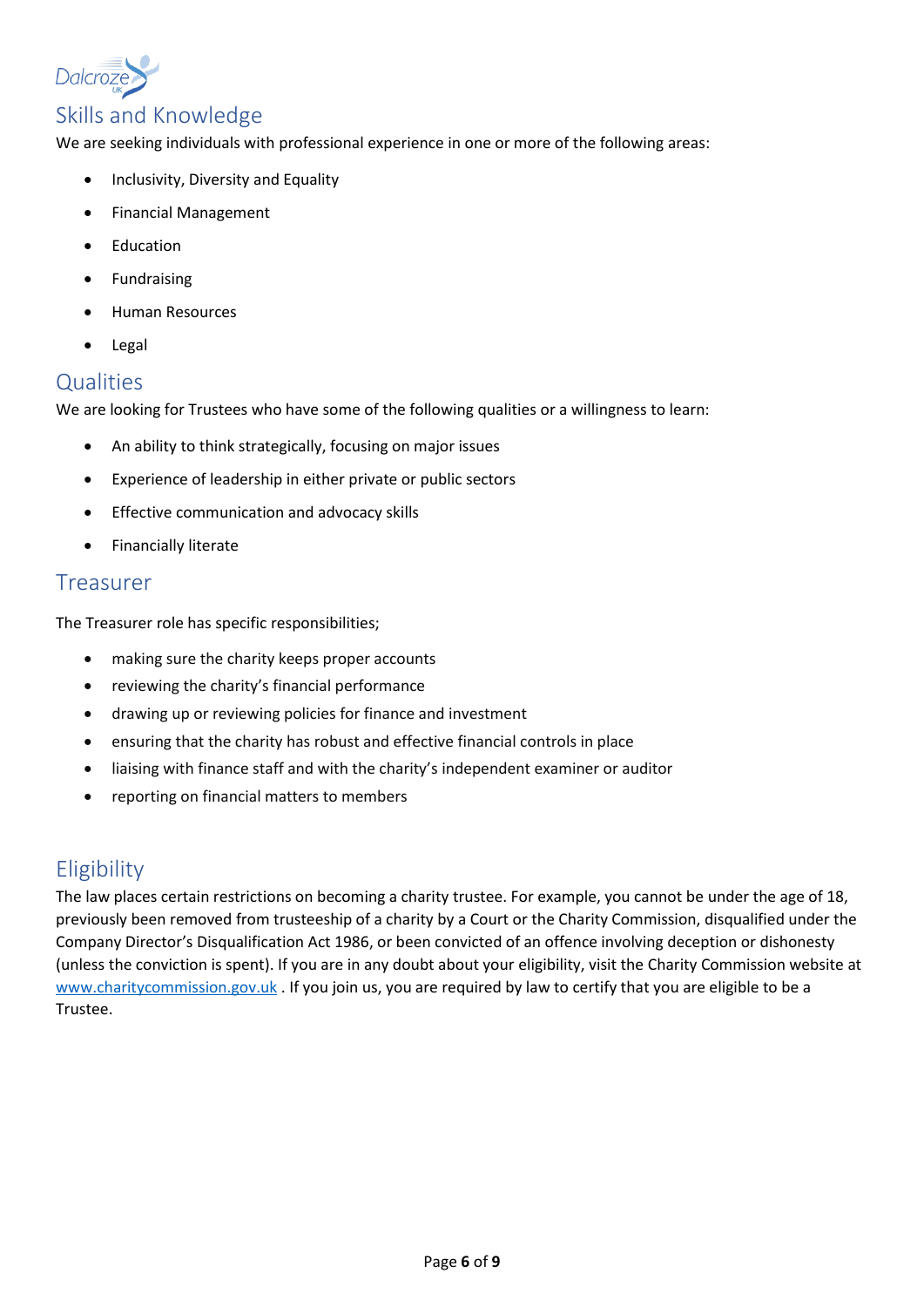

### Recruitment Process

- **1.** A copy of your CV and an Expression of Interest (no more than 1 side of A4), **received by e-mail to [admin@dalcroze.org.uk.](mailto:admin@dalcroze.org.uk)** We ask that applicants respond to the following questions:
	- a. What interests you about Dalcroze UK?
	- b. What skills, experience, and knowledge can you bring to benefit Dalcroze UK?
- **2.** Short informal interview with the Trustees at a mutually convenient date (via Zoom)

### **Contact**

If you would like an informal conversation in advance of an application please don't hesitate to get in touch with the Chair of Trustees, Kathryn Templeman, a[t chair@dalcroze.org.uk](mailto:chair@dalcroze.org.uk)

# Equal Opportunities

Dalcroze UK is working towards achieving diversity and welcomes applications from all members of the community. Dalcroze UK work to actively combat discrimination and make sure that prospective or present employees, are not treated less favourably on the grounds of: Gender / Marital Status / Employment Status / Responsibility for Children or Dependents / Race, Colour, Religion, Ethnic or National Origin / Age / Disability / Class / Sexual Orientation, or are disadvantaged by the application of any other conditions or requirements, which cannot be shown to be justified.

## <span id="page-6-0"></span>Data Protection

#### **General Data Protection Regulations**

The information that you provide as part of your application will be used in the selection process only. All information about you will be securely held and access restricted to colleagues directly involved in dealing with the selection process. Unless you are appointed as a Trustee, your data will be kept for 12 months and then destroyed. By signing and submitting your application and the selection monitoring questionnaire, you are giving your consent to your personal data being stored and processed for the purposes of the Trustee selection process.

<span id="page-6-1"></span>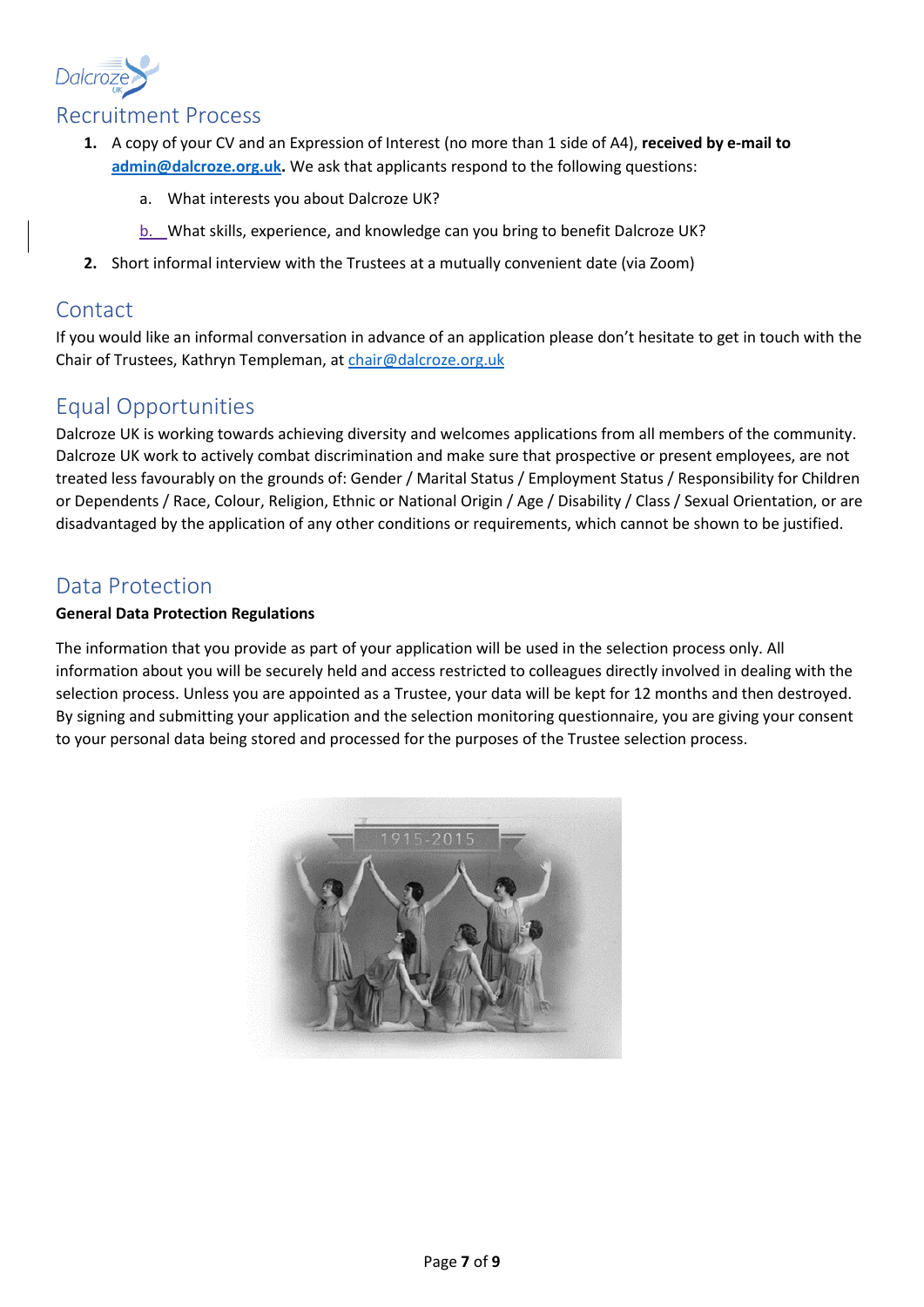



### **Kathryn Templeman (Chair, Lead for Examinations)**

Kathryn has a Master's degree in Educational Leadership and Management from the University of Bath. She is a musician and a qualified music teacher, as well as a Dalcroze Certificate holder. She plays regularly as a violinist with Orchestra for the Age of Enlightenment and other historical performance groups. She is currently the Principal of an International Baccalaureate World School in Denmark. In addition, Kathryn also works for the International Baccalaureate Organisation, as a school visitor, workshop leader and Middle Years Programme examiner.

### **Richard Strivens (Lead for Governance, Interim Treasurer)**

Richard is a singing teacher working with students in Manchester, Oxford and London and as vocal coach to the Hallé Choir. As a singer, he has worked with opera companies across the UK either on stage or as a workshop leader. His career as a music educator has spanned the community work of Sing Up to lecturing on vocal pedagogy at the Royal Northern College of Music. Richard's commitment to the next generation of opera is reflected in his co-founding and running Manchester Contemporary Youth Opera.

Having gained the Intermediate Level Dalcroze qualification, he weaves ideas from his training into all his work. The practical experience of Dalcroze Eurhythmics drives his enthusiasm to have it recognised as widely as possible for its profound value in anyone's music-making or pedagogy. The support that Dalcroze UK can offer teachers, trainees and members is crucial to their ability to become the most versatile and skilful educators and musicians they can be, which in turn broadens the reach of this remarkable approach, through movement, to music.

### **Mary Price-O'Connor (Lead for Membership)**

Mary is an interdisciplinary artist working with sound, music, movement and text. Having studied music at Dartington College of Arts she moved to London where she worked as a violinist, composer and performer, becoming a silent film accompanist in 2003 and in 2008 trained as a Dalcroze Eurhythmics Teacher. She has participated as an improviser/deviser/performer/facilitator across many different platforms including" The Chaosbaby Project "with Stella Duffy, "Through The Door "with Angela Clerkin and Improbable, and working with Spare Tyre Theatre company. She plays with the band "Selkie". Mary recently appeared in the short dance film premiered on BBC4 "We are Ready Now" made by dancer and choreographer Jack Thompson and performed as an actor/musician in Shakespeare's Globe Theatre film "Christmas at the Snow Globe" (December 2020) having been a member of the original cast at the Globe theatre in December 2019. Mary has also taught and participated in collaborative pieces online throughout the Covid-19 pandemic and has continued to develop her ongoing research project "The Moving Theatre Lab".

#### **Angie Aiken (Lead for HR)**

Angie is a qualified teacher and Dalcroze certificate holder; she discovered Dalcroze Eurhythmics during her studies at the Royal Northern College of Music after graduating from Edinburgh University. She was struck by the potential of Dalcroze to engage learners and deepen their musical understanding and proficiency. Her teaching career has led her to many different primary and secondary schools in the Cheshire area; she is currently music lead for Alderley Edge Community Primary School delivering the music curriculum through Dalcroze Eurhythmics. In 2018 Angie took up the role of Musical Director at Macclesfield Music Centre where she delivers weekly Eurhythmic classes as part of the musicianship programme and, together with a colleague, established a programme of Holiday Music Courses that have run since 2015. Angie is passionate about empowering young people to fulfil their full potential and after qualifying as a teacher went on to work with marginalised young people as a founding member of Cre8 Youth and Community Programme in Macclesfield. Angie would like to see Dalcroze taught more widely across mainstream education in the UK and joins the board in order to support and nurture the growth of training and teaching across the country.